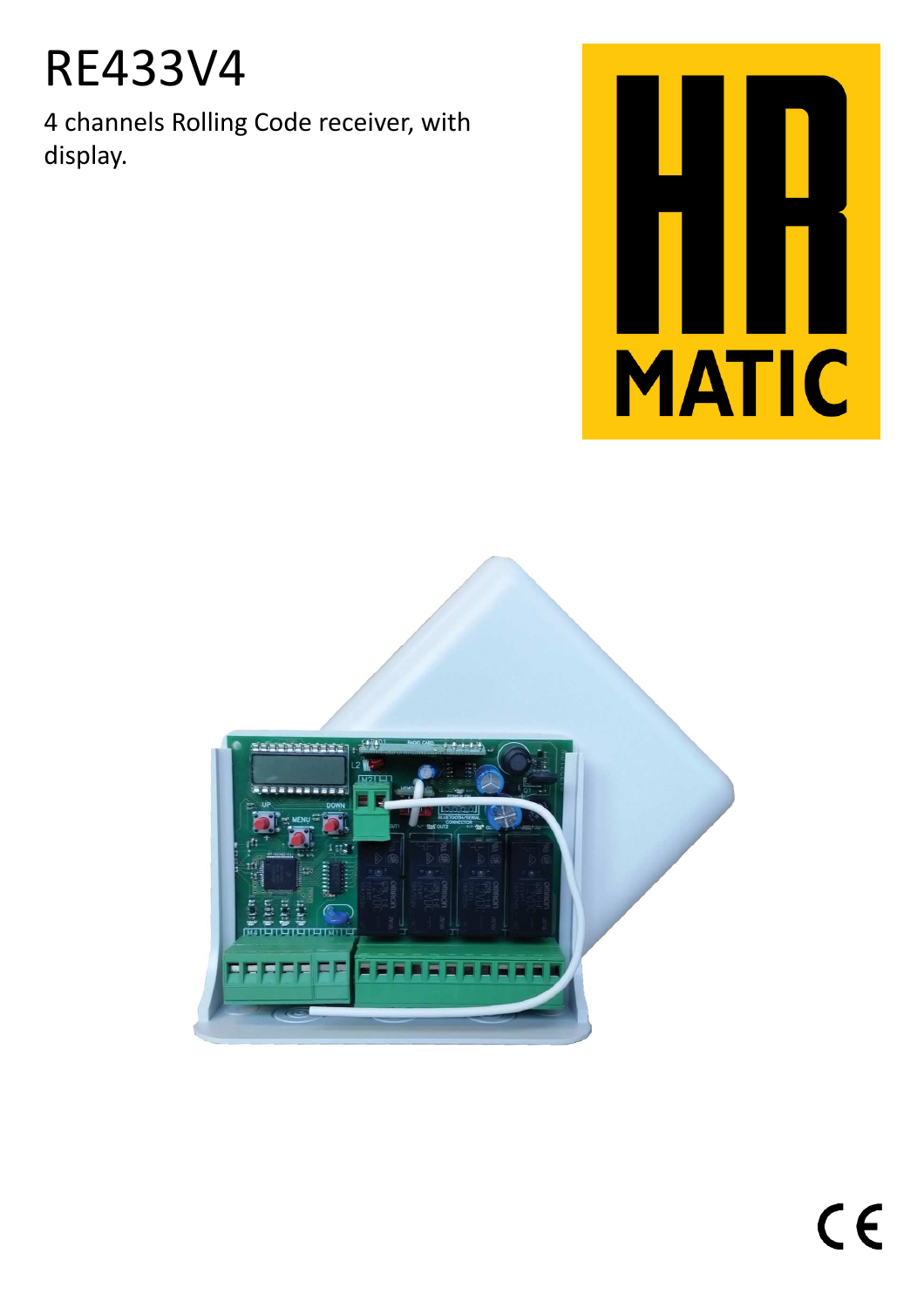# REMARKS

**Please read this instruction manual very carefully before installing and programming your control unit. After the installation keep this instruction in a safe place for any further consultation.**

• The device must not be used by people (children included), whose physical, sensory and mental capacities are reduced, or without experience or knowledge, unless they could benefit through the intermediation of a person responsible for their safety, of a surveillance or of instructions related to the use of the device.

• Children must be kept under surveillance to make sure that they do not play with the device.

• If the power supply's cable is damaged, it must be replaced by the manufacturer or by his assistance service or in any case by a person with similar status in order to prevent any risk.

• This instruction manual is only for qualified technicians, who specialize in installations and automations.

- The contents of this instruction manual do not concern the final user.
- Every programming and/or every maintenance service should be done only by qualified technicians.

• The installer must provide the installation of a device (es. magnetothermical switch) that ensures the omnipolar sectioning of the equipment from the power supply.

#### 1 **DESCRIPTION**

RE433V4 is a 4-channels Rolling Code receiver compatible with all HR Rolling Code remotes. This device has an easy and intuitive functioning thanks to the display interface and 3 buttons. 4 relay outputs are available with dry contact normally open (N.O.) and/ or closed (N.C.). Outputs can work with 4 different modes: dead man, step by step, timed and timed with delay. Each output can be controlled by a dedicated wired input or by a single key of a memorized transmitter. The output function is directly associated to the input command and no to the relay.

The learning of a key of a transmitter can be realized with 3 procedures: default learning (customizable), sequential and advanced. Power supply 12-24 Vdc/Vac with automatic selection of the voltage.

#### 2 ELECTRICAL CONNECTIONS

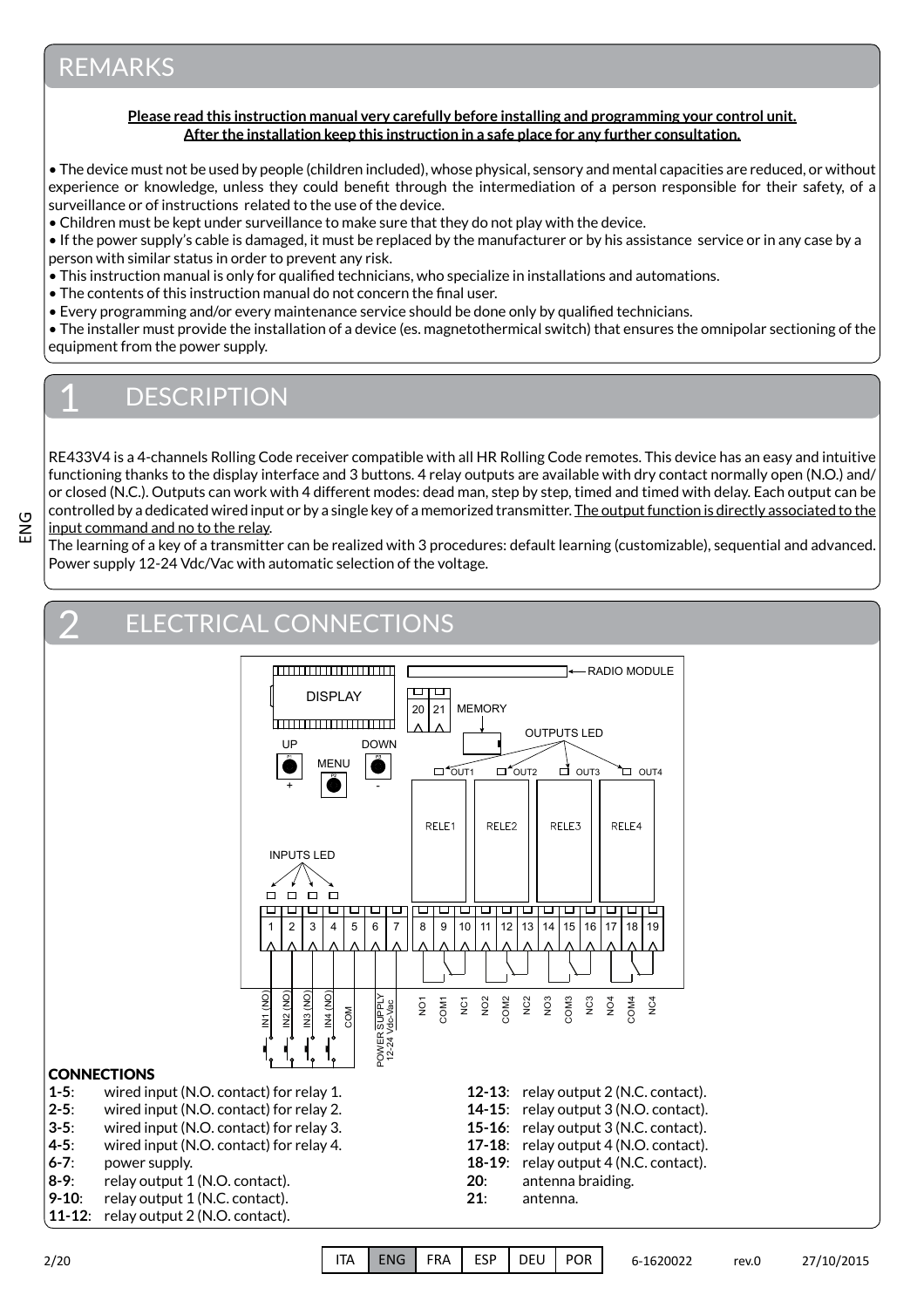## 3 LEARNING OF A TRANSMITTER

The device has available 3 modality for the learning of a transmitter:

- Default learning press briefly the UP  $(+)$  button for the activation.
- Sequential learning press briefly the DOWN (-) button for the activation.
- Advanced learning press briefly the MENU button for the activation.

**ATTENTION:** outputs are disabled during the learning.

# 3.1 - DEFAULT LEARNING

The default learning memorizes all keys of a remote control with a single press of a key.

The memorized transmitter will have the same settings of the default transmitter. The default transmitter is stored in the memory and his parameters could be personalized inside the mod if menu with the selection of the PdEF position (see paragraph 4.2). If the remote is already memorized, a new learning **restores** the transmitter to the default values.

The receiver exits from the learning phase after 10 seconds of inactivity or with the press of the UP (+) button.

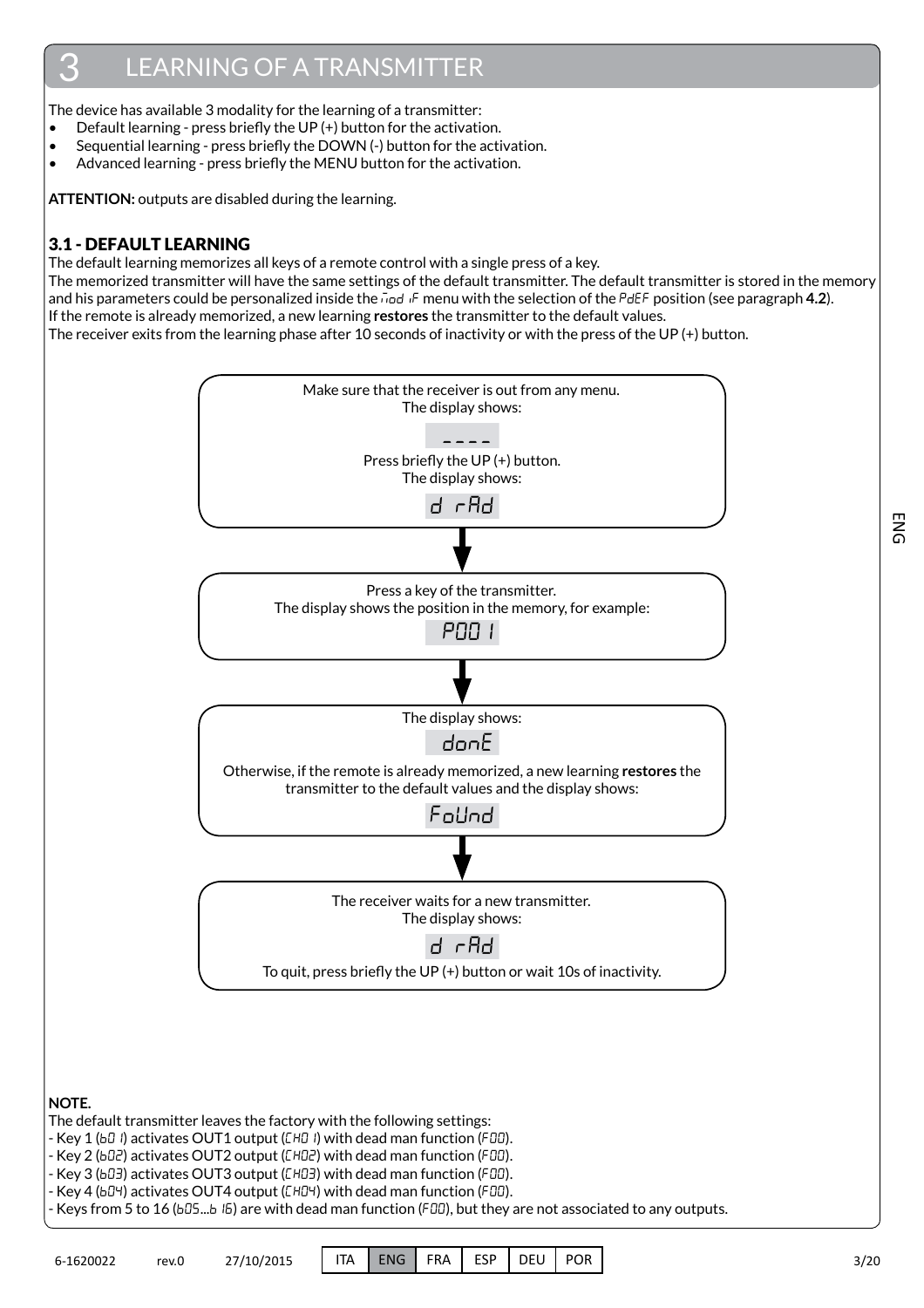

The sequential learning memorizes the single key of a transmitter and it associates the key on the desired output. To the stored key is assigned the DEAD MAN function.

The receiver exits from the learning phase after 10 seconds of inactivity or with the multiple press of the DOWN (-) button. This learning is activated also with the press of the hidden key of a stored remote control. For the selection of the desired output, press more times the hidden key.

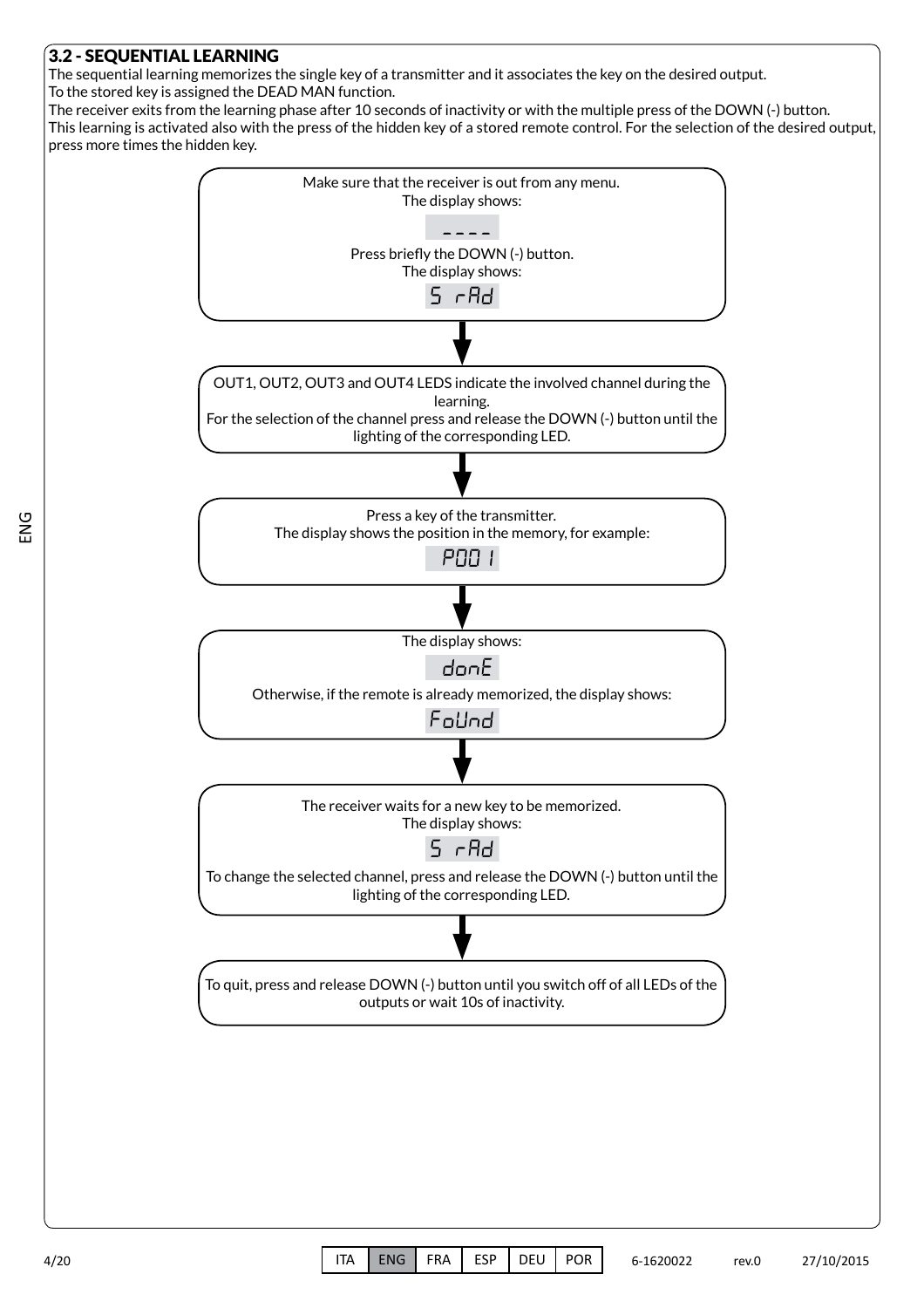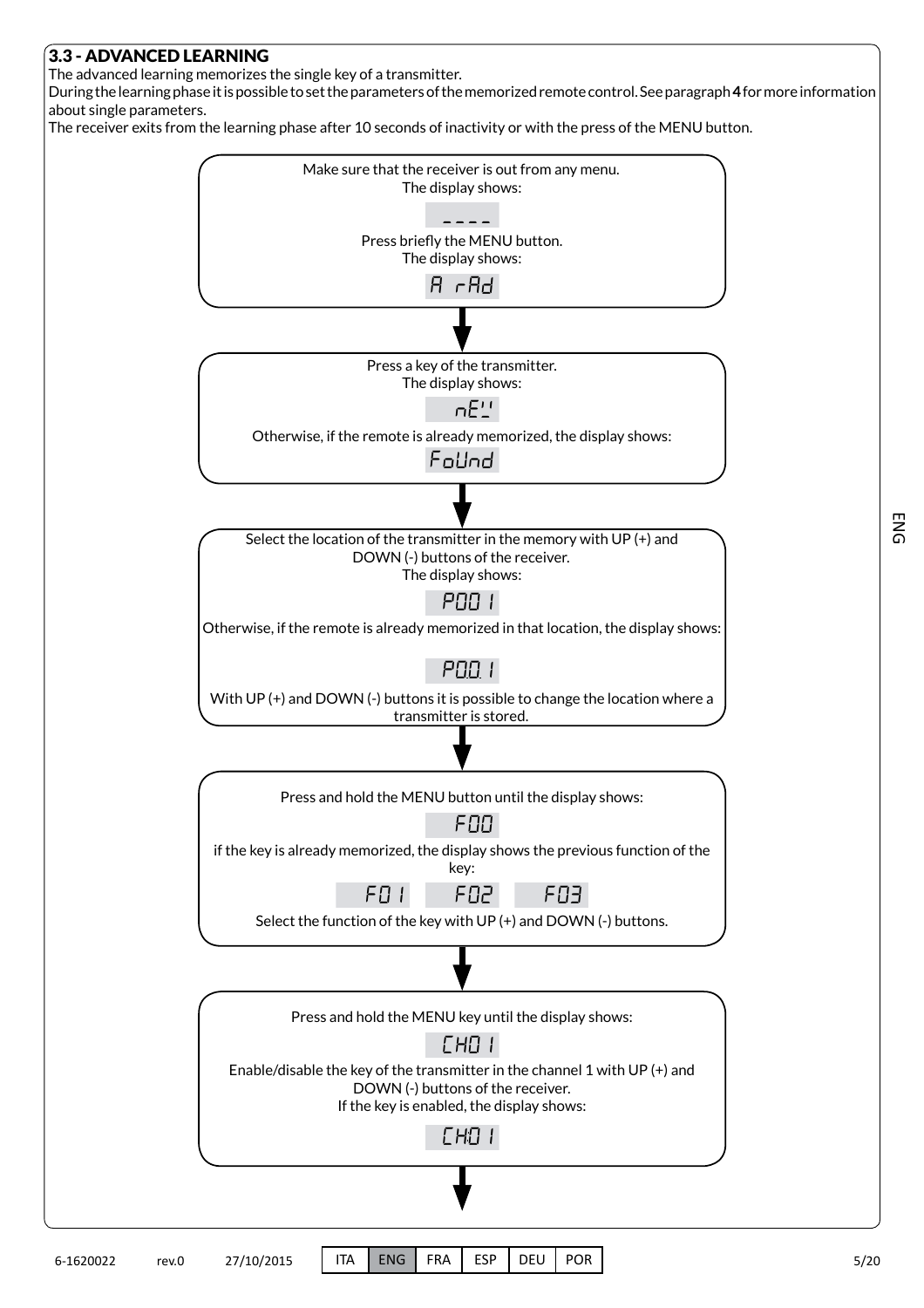

6/20 ITA ENG FRA ESP DEU POR 6-1620022 rev.0 27/10/2015

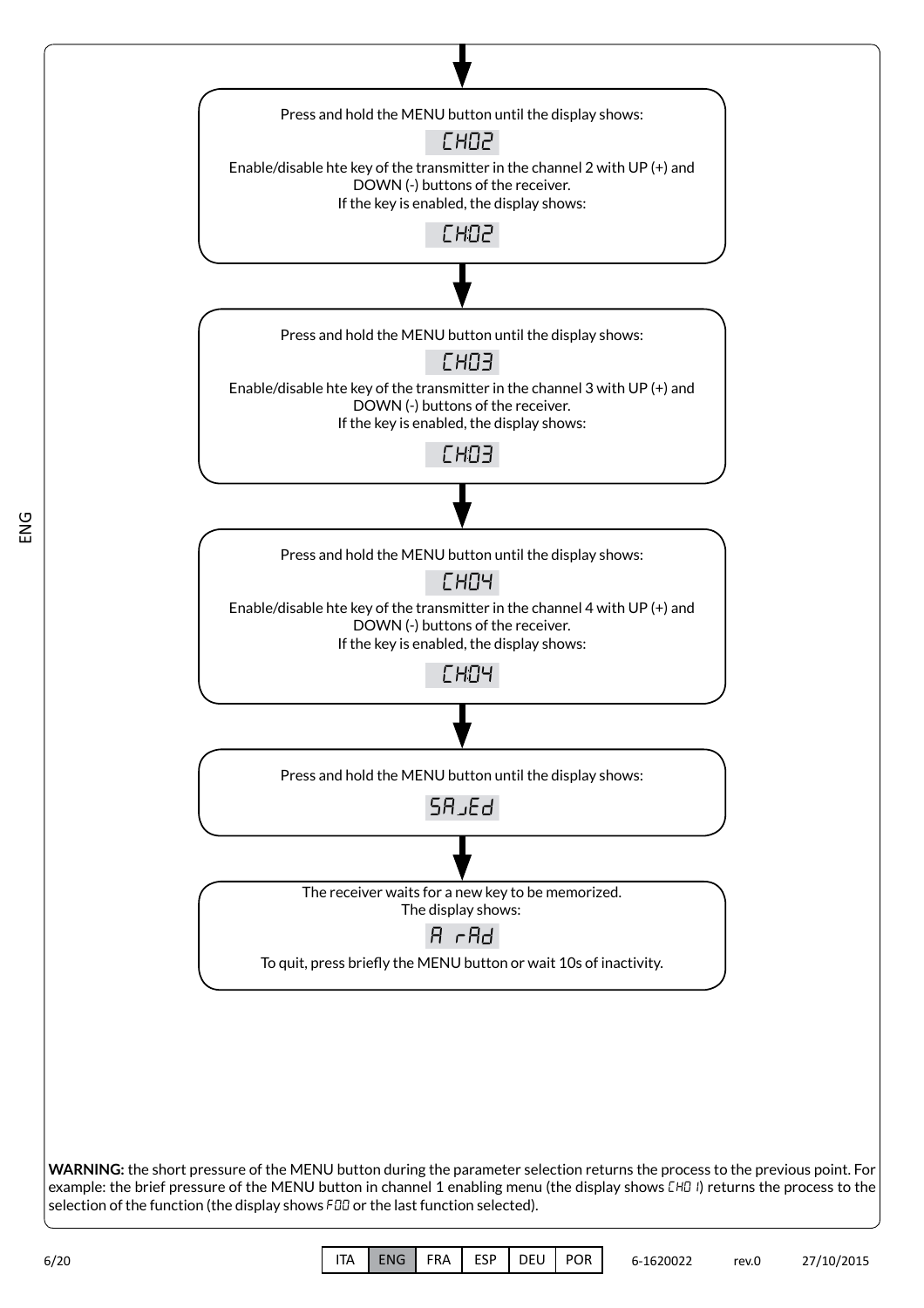#### 4 **MENU**

To enter inside the base menu, press the MENU button for at least 1 second.

After the MENU button is pressed, the password is requested, if it has been set (see paragraph **4.1.1**). Use UP (+) and DOWN (-) buttons to move inside the items of the menu, while with the long pressure of the MENU button it is possible to:

- enter the following group of parameters;
- enter the following step of the running process, or finish the procedure if it is in the last step (the changes are saved;
- enter the change mode, in the case of parameters that can be changed;
- save the parameter just modified.

During the change of the selected parameter, the value starts blinking. It is possible to change its value with the use of the UP[+] and DOWN[-] buttons. Instead, with a short pressure of the MENU button it is possible to:

- cancel the change of the parameter in progress;
- go to the previous group of parameters;
- go to the previous step of the procedure in progress.

 $\overline{\phantom{0}}$ To quit the menu, press briefly the MENU button until the display shows  $\overline{a} = \overline{a} = \overline{a}$ , or wait 1 minute of inactivity.

| <b>MENU</b>  | <b>DESCRIPTION</b>                                                                                                                                                                                                                                                                                                                                                                                                                                                                                                                                              |
|--------------|-----------------------------------------------------------------------------------------------------------------------------------------------------------------------------------------------------------------------------------------------------------------------------------------------------------------------------------------------------------------------------------------------------------------------------------------------------------------------------------------------------------------------------------------------------------------|
| <b>PR-BJ</b> | PARAMETERS OF THE RECEIVER<br>Sub-menu of the receiver where it is possible to:<br>- set the password $(P'_{-}d)$ ;<br>- enable/disable the learning of the transmitters through the buttons in the receiver (HEYb);<br>- enable/disable the hidden key of the transmitters (HI dE);<br>- set the function associated to a single wired input $(i \cap$ PUE);<br>- set the time and the delay of the outputs that are used with Timed function or Timed+Delay function ( $\epsilon$ $\vec{r}$ . $\vec{c}$ );<br>- reset the receiver to default settings (dEF). |
| GOdi F       | PERSONALIZATION OF THE TRANSMITTERS<br>Sub-menu where it is possible to change all the parameters of a remote control that is located in the memory.                                                                                                                                                                                                                                                                                                                                                                                                            |
| $E \cap F$   | RESET OF THE TRANSMITTERS<br>It erases from the memory all the memorized transmitters. During this process it is possible to select the type of<br>coding that you want to set to the receiver:<br>- b indl: Rolling Code;<br>- 58''n: Custom.                                                                                                                                                                                                                                                                                                                  |
| SEE.         | CHECKING MODE OF THE REMOTE CONTROL<br>It checks if the transmitter is memorized and shows:<br>- the location in the memory;<br>- the index of the pressed key;<br>- the outputs that are associated to the key.                                                                                                                                                                                                                                                                                                                                                |

# **4.1** Param **- SUB-MENU FOR PARAMETERS**

| <b>MENU</b> | <b>DESCRIPTION</b>                                                                                                                                                                                                                                                                | <b>SELECTABLE</b><br><b>VALUES</b><br>min-max | <b>DEFAULT</b> | <b>UNIT</b> |
|-------------|-----------------------------------------------------------------------------------------------------------------------------------------------------------------------------------------------------------------------------------------------------------------------------------|-----------------------------------------------|----------------|-------------|
| Pud         | <b>PASSWORD</b><br>Value for the protection of the menu.                                                                                                                                                                                                                          | 0(OFF)-9999                                   | <b>OFF</b>     |             |
| нечь        | <b>LEARNINGS</b><br>It is possible to enable or disable the learnings of the transmitters<br>through buttons in the receiver.                                                                                                                                                     | <b>ON-OFF</b>                                 | <b>ON</b>      |             |
| HI dE       | HIDDEN KEY (only with b in oll coding)<br>It is possible to enable or disable the hidden key of transmitters.                                                                                                                                                                     | <b>ON-OFF</b>                                 | <b>ON</b>      |             |
| t aPUE.     | PARAMETERS FOR THE WIRED INPUT<br>With the selection of the wired input $(1 \t 1 \t 1)$ , $1 \t 1 \t 1 \t 1 \t 1 \t 1$ o $1 \t 1 \t 1 \t 1$ you can<br>associate to it the output function (FUnEE):<br>- D: Dead Man;<br>- I: Step by Step;<br>$-2$ : Timed:<br>- 3: Timed+Delay. |                                               | $\Omega$       |             |

6-1620022 rev.0 27/10/2015 ITA ENG FRA ESP DEU POR 7/20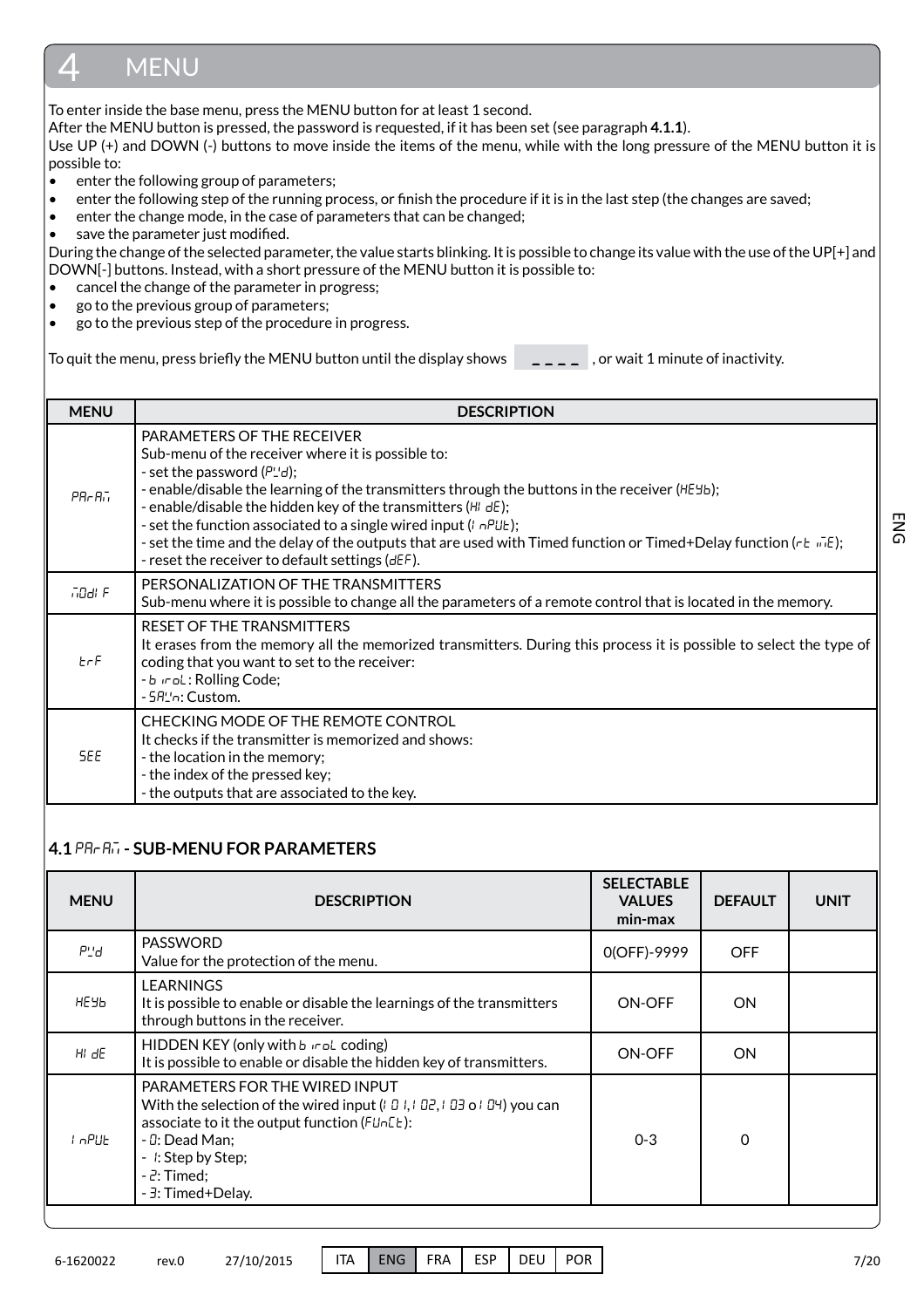| <b>MENU</b> | <b>DESCRIPTION</b>                                                                                                                                                                                                   | <b>SELECTABLE</b><br><b>VALUES</b><br>min-max | <b>DEFAULT</b> | <b>UNIT</b> |
|-------------|----------------------------------------------------------------------------------------------------------------------------------------------------------------------------------------------------------------------|-----------------------------------------------|----------------|-------------|
| r El GE     | PARAMETERS FOR OUTPUTS<br>Sub-menu where you can:<br>- set the activation time of the output with the Timed function or<br>Timed+Delay function (L IFE);<br>- set the delay time for the Timed+Delay function (dLY). | L IFE<br>1-65535<br>dL Y<br>$0 - 255$         | L IFE<br>4L Y  |             |
| dEF.        | RESET OF THE PARAMETERS<br>It restores the receiver to default settings.                                                                                                                                             |                                               |                |             |

## **4.1.1** PWD **- PASSWORD**

The menu of the receiver can be protected by a password that will be requested at every login attempt.

This is shown in the display with P0000 and the first digit blinking. To change the digit you can use the UP (+) and DOWN (-) buttons. To move to the next digit press briefly the MENU button. At the end of the procedure, if the password is correct you will enter the menu, otherwise the display will show:  $P$  Err.

After 1 minute of inactivity the password will be re-enabled.

**ATTENTION**: it is not possible to delete a forgotten password. You will need a recovery procedure by the manufacturer.

#### **4.1.2** Heyb **- LEARNINGS**

It is possible to enable or disable all the learnings. These are the only active functionality that does not require a password (if enabled): in this way you add a further degree of protection to the receiver.

#### **4.1.3** HIde **- HIDDEN KEY (only with** biroL **coding)**

It is possible to enable or disable the hidden button of the transmitters. This button allows you to enter the sequential learning/ delete the remote control.

#### **4.1.5** Input **- WIRED INPUTS PARAMETERS**

It allows to associate to each wired input an output function.

There are 4 different functions:

- 0: Dead Man; - 1: Step by step;

- 2: Timed;

ENG

- 3: Timed + Delay.

To change the parameter please follow the procedure below:

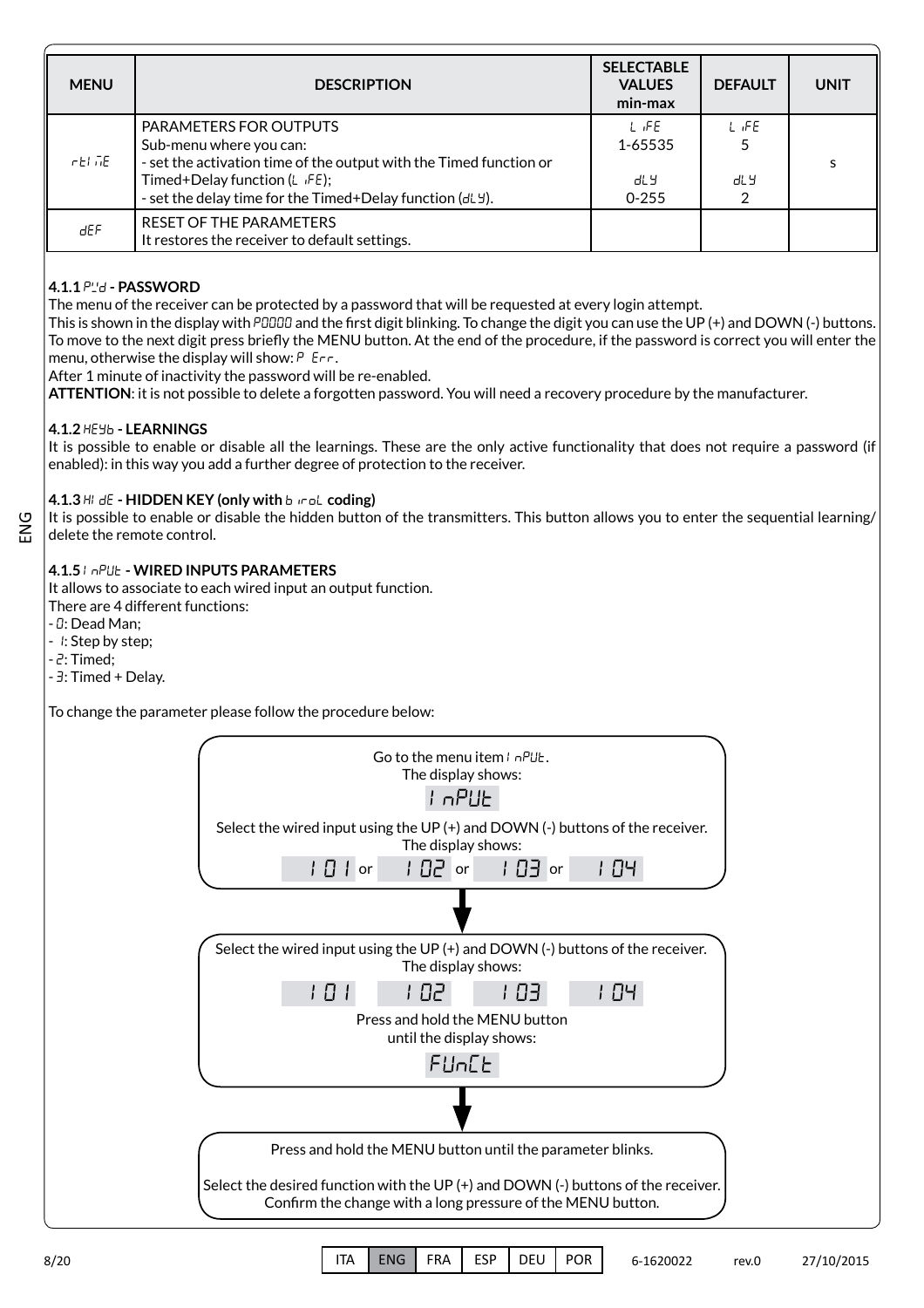#### **4.1.6** rtime **- OUTPUT PARAMETERS**

In this sub-menu, for each relay ( $-01$ ,  $-02$ ,  $-03$  o $-04$ ) it is possible to change the activation duration (LIFE) and the output delay time (dLy).

To change the parameters, please follow the procedure below:



#### **4.1.7** def **- PARAMETERS RESET**

By accessing the item dEF it is possible to restore the default values of the receiver. This reset does not delete the password and the transmitters registered in the memory except for the parameters of the default transmitter. In order to proceed with the reset, move to the item dEF and then confirm with a long pressure of the MENU button. Keep pressed

until the display shows the value  $0$ , then release the button. Keep pressed again the MENU button: a countdown starts  $dBD$ ,  $d79$ , ..., d0 I, d00. Once the countdown ends, the reset has successfully been performed, and the display shows  $\overline{\mathsf{d}}$   $\overline{\mathsf{d}}$  on  $\overline{\mathsf{d}}$ 

## **4.2** Modif **- TRANSMITTER PERSONALIZATION**

By accessing the item  $\vec{u}$  od  $\vec{F}$  it is possible to customize the transmitters in the memory.

In order to proceed with the change, move to the item  $\bar{u}$  od  $\bar{F}$ , and then confirm with a long pressure of the MENU button. Keep pressed until the display shows the first position occupied by a transmitter (e.g. P0.0.0), then release the button. The positions of the memory occupied by a transmitter are indicated by the presence of a point between the digits (for example P0.0.1). The default transmitter, used during the learning (see section 3.1), is indicated in the memory as PdEF: it is possible to change its characteristics as for any other remote control, but it cannot be moved/deleted/enabled. PdEF is located before the position P000.

Use the UP (+) and DOWN (-) buttons to choose the desired transmitter, then confirm with a long pressure of the MENU button. To know the location of a specific transmitter, use the function SEE (see section 4.4) of the receiver.

Once the transmitter is confirmed, a sub-menu opens, where it is possible: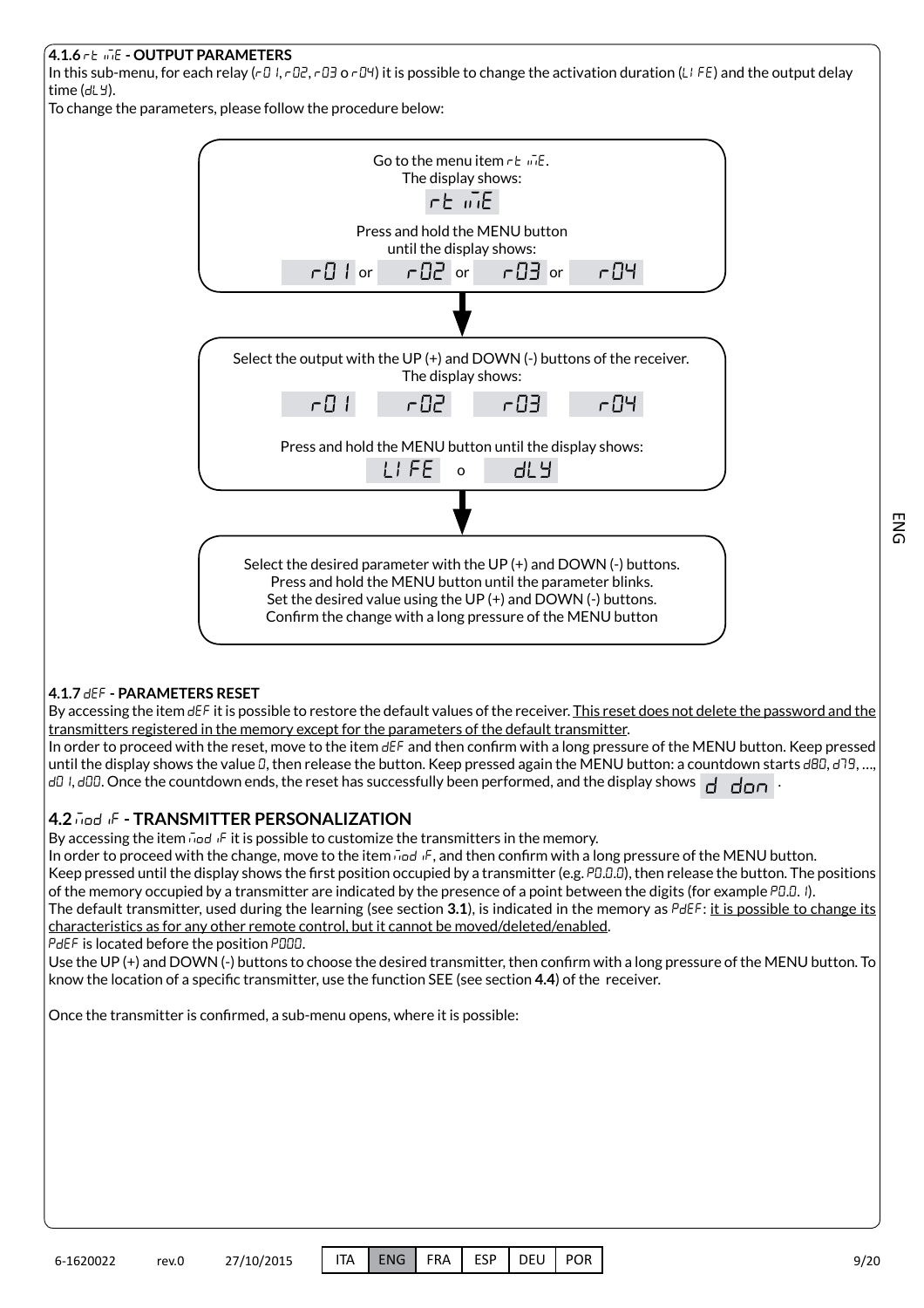| <b>MENU</b>  | <b>DESCRIPTION</b>                                                                                                                                                                                                                                                                                         | <b>SELECTABLE</b><br><b>VALUES</b><br>min-max | <b>DEFAULT</b> | <b>UNIT</b> |
|--------------|------------------------------------------------------------------------------------------------------------------------------------------------------------------------------------------------------------------------------------------------------------------------------------------------------------|-----------------------------------------------|----------------|-------------|
| dEL          | REMOVAL OF THE TRANSMITTER<br>It allows the removal of the single transmitter.                                                                                                                                                                                                                             |                                               |                |             |
| ЕпЯЬ         | <b>ENABLING OF THE TRANSMITTER</b><br>It allows to enable or disable the transmitter.                                                                                                                                                                                                                      | <b>ON-OFF</b>                                 | <b>ON</b>      |             |
| <b>FiguE</b> | MOVING OF THE TRANSMITTER<br>It allows to move the location where the transmitter has been<br>registered in the memory.                                                                                                                                                                                    | 000-999                                       |                |             |
| bbn.         | <b>BUTTONS PERSONALISATION</b><br>By selecting the button (bD I, bD2, , b 15, b 16) it is possible:<br>to associate the output function ( $FUnE$ ):<br>- F00: Dead Man:<br>- FD I: Step by Step;<br>$-FDZ$ : Timed;<br>- FD3: Timed+delay.<br>to associate output channels (CHO I, CHO2, CHO3, CHO4).<br>٠ |                                               |                |             |

# **4.2.1** deL **- REMOVAL OF THE TRANSMITTER**

By accessing the item  $dE$  it is possible to delete the single transmitter from the receiver. In order to proceed with the removal, move to the item  $dE_L$  and then confirm by a long pressure of the MENU button. Keep pressed until the display shows the value  $0$ , then release the button. Hold again the MENU button: a countdown starts d20, d 19, ..., d 1, d0. Once the countdown ends, the reset has successfully been performed, and the display shows .  $\Gamma$ i F $\Theta$ di

## **4.2.2** enAb **- ENABLING OF THE TRANSMITTER**

It allows to enable or disable the single transmitter. This function serves to disable the transmitter during a period of time, without removing it from the memory and thus maintaining the configured characteristics.

## **4.2.3 MOVING OF THE TRANSMITTER**

It allows to move the position of the transmitter in the receiver's memory.

In order to proceed with the change, move to the item  $\vec{u}$   $\vec{v}$ . then confirm with a long pressure of the MENU button. Keep pressed until the display shows the first free position (e.g.  $P000$ ), then release the button. The positions of the memory occupied by a transmitter are indicated by the presence of a point between the digits (for example  $PQQQI$ ).

Use the UP (+) and DOWN (-) buttons to select the desired position and confirm by a long pressure of the MENU button. Keep pressed until the display shows the value  $\bar{\omega}$ ouEd, then release the button.

#### **4.2.4** btn **- BUTTONS PERSONALISATION**

It allows to personalize the transmitter's single button. It is possible to associate the function and the output channels (even more than 1) to each transmitter's button.

Please follow the procedure below to proceed with the changes:

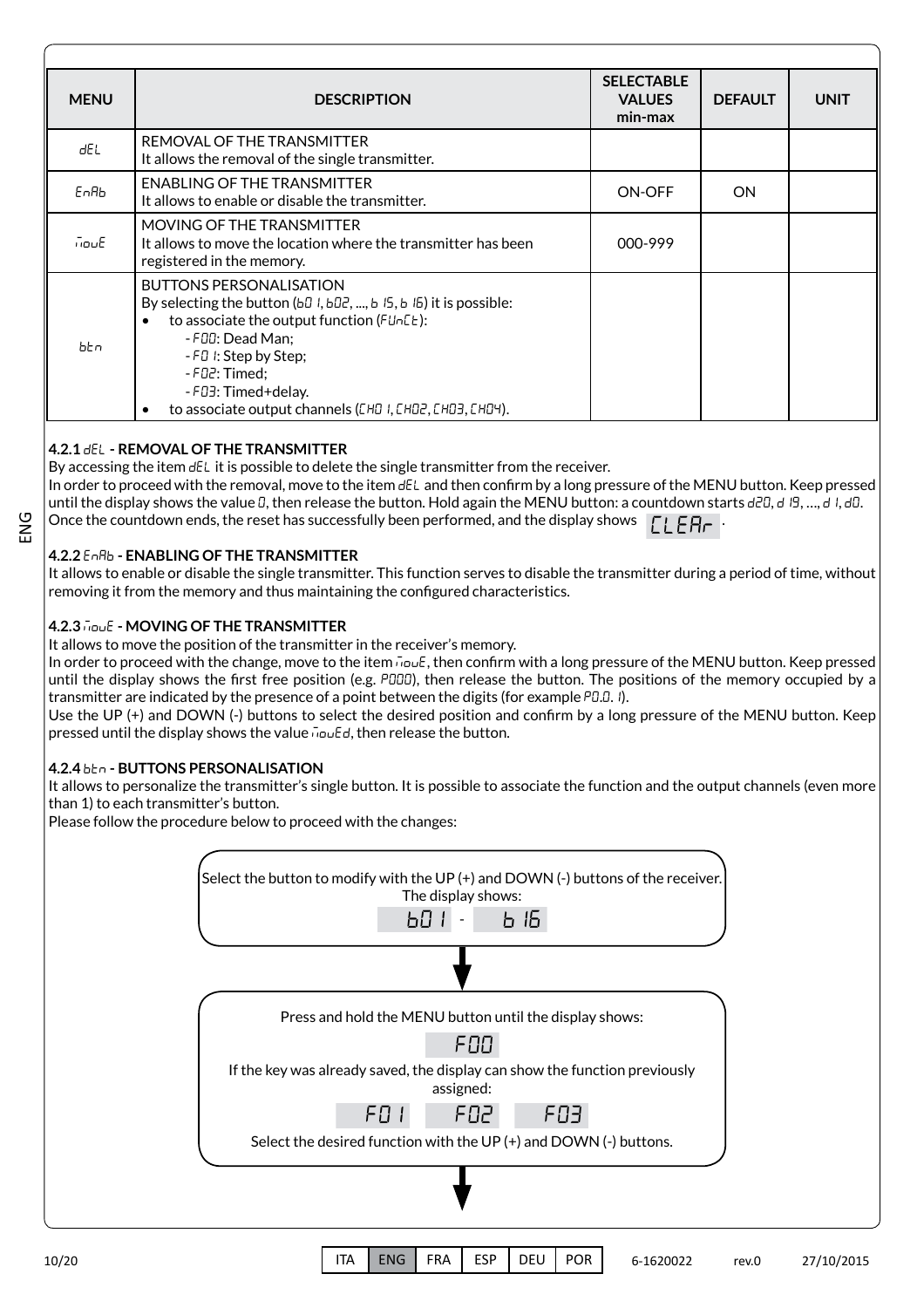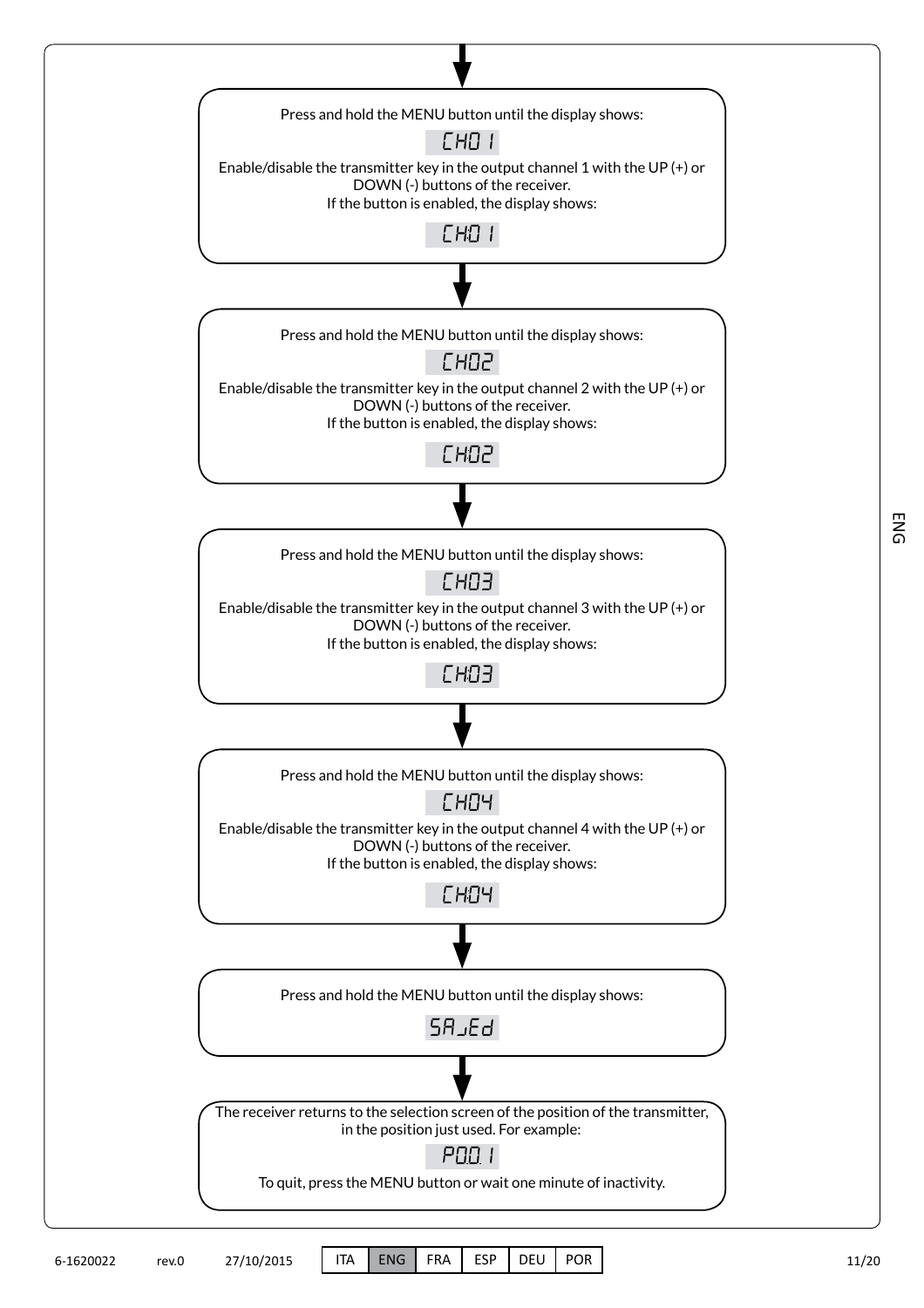**ATTENTION:** the short pressure of the MENU button during the parameter selection returns the process to the previous point. For example: the brief pressure of the MENU button in channel 1 enabling menu (the display shows [H01] returns the process to the selection of the function (the display shows F00 or the last function selected).

# **4.3 ErF - TRANSMITTERS RESET**

By accessing the item ErF it is possible to erase all the transmitters. This reset does not erase the general parameters of the receiver. To process the reset, move to the item  $E \in F$  then confirm by pressing and holding the MENU button. Hold until the display shows the value bird. then release the button.

Select the type of encoding that you want to assiociate to the receiver: b  $\ln L$  (Rolling Code) or 5 $H_{-}$ ' (Custom).

the display shows  $\vert\mathsf F\vert$   $\vert$  d  $\vert$   $\vert$  . If the memory is not present, the reset fails and the display shows  $\vert\mathsf F\mathsf F$   $\mathsf F\vert\cdot\vert$  . Confirm by pressing and holding the MENU button until the display shows the value  $0$ , then release the button. Hold again the MENU button: a countdown starts dBD, d79, ..., dD I, dDD. Once the countdown ends, the reset has successfully been performed, and

# **4.4** see **- ASSESSMENT METHODS OF THE RADIO CONTROL**

By accessing the item SEE it is possible to assess the learning of a remote control, without activating the output relays. To process the assessment move to the item 5EE and then confirm by pressing and holding the MENU button. Hold until the display shows the value  $Pr$  E55, then release the button.

Press the transmitter's button. The receiver display shows:

- not, if the transmitter is not learned. After 2 seconds the display shows the index of the pressed key;
- the position of the transmitter in the memory, for example P000 (transmitter not enabled) o P0:00 (transmitter enabled). After 2 seconds the display shows the index of the pressed key and at the same time the LEDs of the outputs associated with the button.

The receiver returns waiting for a new signal from a transmitter. The display shows  $Pr$  E55. In order to quit, press the MENU button or wait 15sec of inactivity.

ENG

5

# OUTPUTS USING MODE

Each output can be used with the following functionalities:

- **Dead man**: the output remains active as long as the button is held down.

- **Step by Step**: each pressure of the key changes the exit state.

 $-$  **Timed**: when pressing the key, the output gets active for a selectable time (L<sub>ife</sub>). A further pressure during the timing restarts the timer.

- **Timed with delay**: when pressing the button, the output is activated after a set time (dLy) and remains active for a selectable time  $(L<sub>i</sub>, FE)$ . A new pressure during the waiting time has no effect; if done while the output is active, instead, it restarts the timer (as in the Timed case).

#### **ATTENTION: when multiple commands arrive at the same time, the following priorities are given:**

- **1. DEAD MAN;**
- **2. STEP BY STEP;**
- **3. TIMED;**

6

**4. TIMED WITH DELAY**.

# REPORTS

During the normal functioning, there are two types of output status report: via the display and via the LEDs OUT1, OUT2, OUT3 and OUT4:

The display shows the status of the outputs through four horizontal lines. To each line a relay is associated (the rightmost one is associated to the relay 4). Reports can be:

- B Not-active output: is indicated by an horizontal line in the lower part of the display, for example the relays 1, 2 and 4 not active
	- $\begin{bmatrix} 1 & 1 \\ 2 & -1 \end{bmatrix}$  or all the relays inactive  $\begin{bmatrix} 1 & 1 \\ -2 & -1 \end{bmatrix}$ .
- B e Active output: is indicated by an horizontal line at the top of the display, for example relay 3 active  $\begin{array}{ccc} - - & - \\ - & - \end{array}$  or all the relays active .
- countdown, e.g. outputs 2 and 4 timed 3 and 6 seconds  $\quad$   $\_$   $\exists$   $\_$   $\overline{5}$   $.$ • Timed active output: is indicated by an horizontal line at the top of the display and in the last 9 seconds it is replaced by a
- countdown, e.g. outputs 2 and 4 delayed 3 and 6 seconds  $\qquad$   $\exists$  \_  $\overline{5}$  . • Delayed output: is indicated by a horizontal line in the lower part of the display and in the last 9 seconds is replaced by a

The LEDs OUT1, OUT2, OUT3 and OUT4 associate the following functions to the output status:

• Output not active, LED off.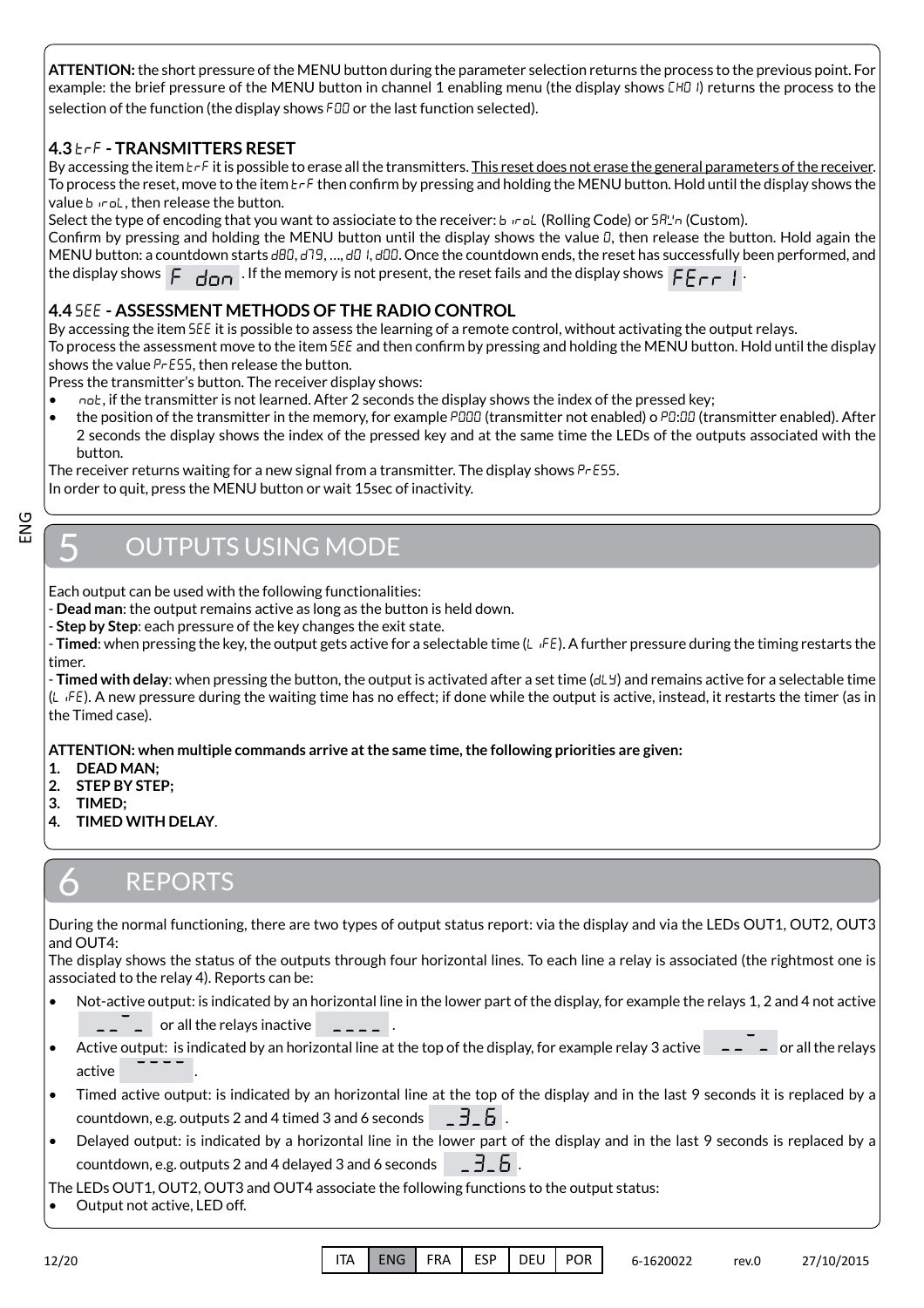• Output active, LED on.

7

- Output active and timed, slow blinking.
- Output delayed waiting for activation, fast blinking.

 $\overline{\phantom{0}}$ The receiver will enter the standby mode after 2 minutes of inactivity. The display shows and the LED OUT are disabled. For exit the mode press briefly a key of the receiver.

# DISPLAY AND STATUS OF THE CONTROL UNITS

# **7.1 - NORMAL FUNCTIONING**

|              | Standby.                                                                                                               |
|--------------|------------------------------------------------------------------------------------------------------------------------|
|              | Outputs not activated.                                                                                                 |
|              | Output 1 active.                                                                                                       |
|              | Output 2 active.                                                                                                       |
|              | Output 3 active.                                                                                                       |
|              | Output 4 active.                                                                                                       |
|              | Countdown associated to the output (in the example relay 4).                                                           |
| d rRd        | Displayed during the learning by default.                                                                              |
| 5<br>r Rd    | Displayed during the sequential learning.                                                                              |
| A rAd        | Displayed during the advanced learning.                                                                                |
| donE         | Displayed when a key of a new transmitter has been learned.                                                            |
| nE"          | Displayed when a key of a new transmitter has been learned during the advanced learning.                               |
| Folind       | Appears when learned one key of a transmitter already learned.                                                         |
| PdEF         | Indicates the position in the default transmitter memory.                                                              |
| P00 I        | Indicates the position in an already-learned transmitter memory.                                                       |
| P00 I        | Indicates a free position in the memory for the learning of a new transmitter.                                         |
| d don        | Appears when the default parameters are restored.                                                                      |
| 고요 군         | Appears during the cancelation process of all the transmitters.                                                        |
| F<br>don     | Appears when all the transmitters are canceled.                                                                        |
| <b>CLEAr</b> | Appears when a single transmitter is canceled.                                                                         |
| FErr I       | Appears during the reset of the transmitters, if memory is not present.                                                |
| <b>PrESS</b> | Appears when the control unit is waiting for a signal from a transmitter during the remote control<br>assessment mode. |

## **7.2 - ERROR REPORTING**

| ENE I                                    | Memory not found, not assembled, not electrically functional.                         |
|------------------------------------------|---------------------------------------------------------------------------------------|
| ENE2                                     | Wrong memory size.                                                                    |
| ENEE                                     | Memory full.                                                                          |
| <b>ENEY</b>                              | Incorrect coding type or not compatible with the detected memory, or wrong signature. |
| EriEd<br>Wrong identifier code (IdCode). |                                                                                       |
| Pa!Er                                    | Supply voltage lower than 8.4 V - possible malfunction of the relays.                 |

6-1620022 rev.0 27/10/2015 ITA ENG FRA ESP DEU POR 13/20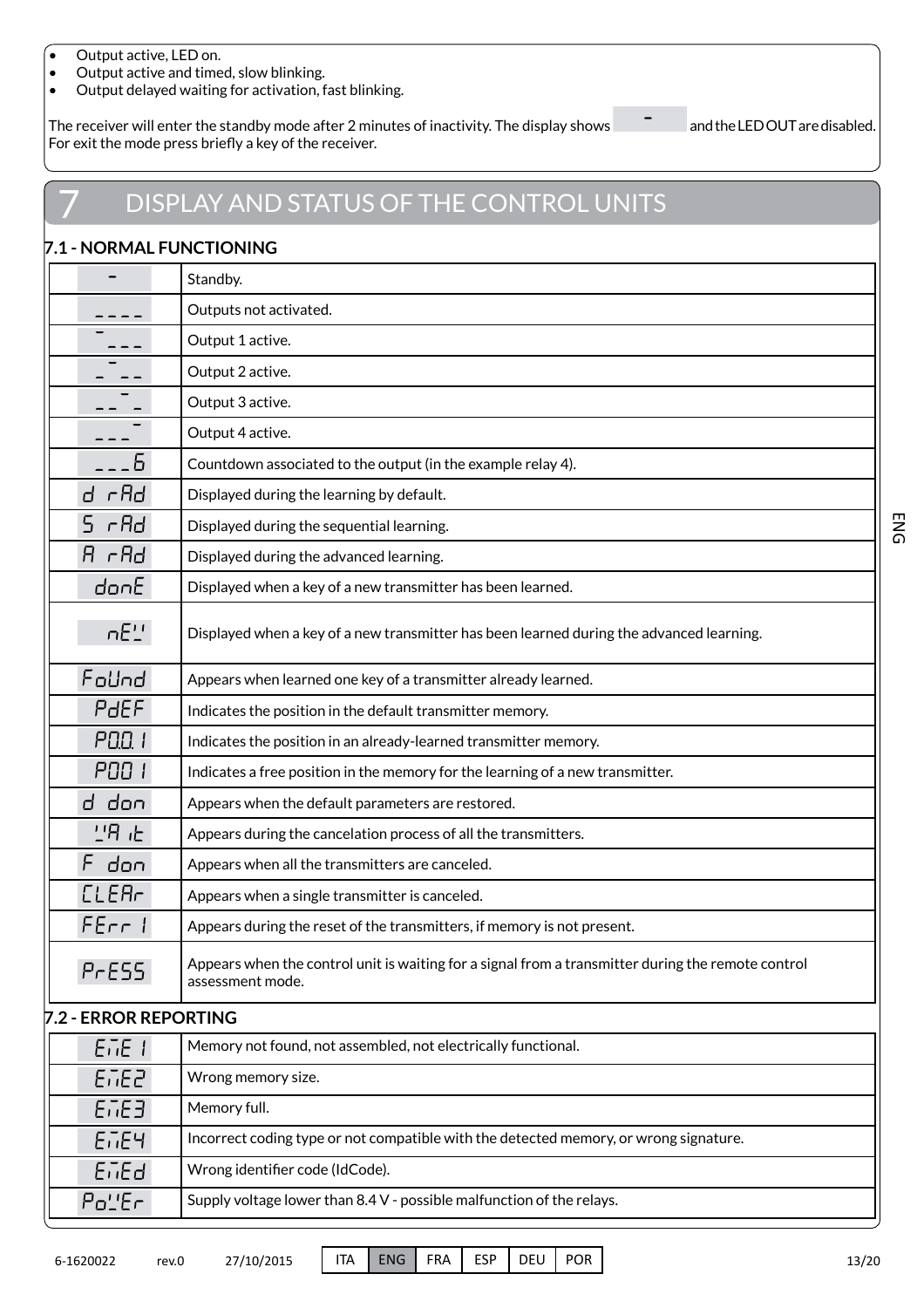#### 8 FLOWCHART

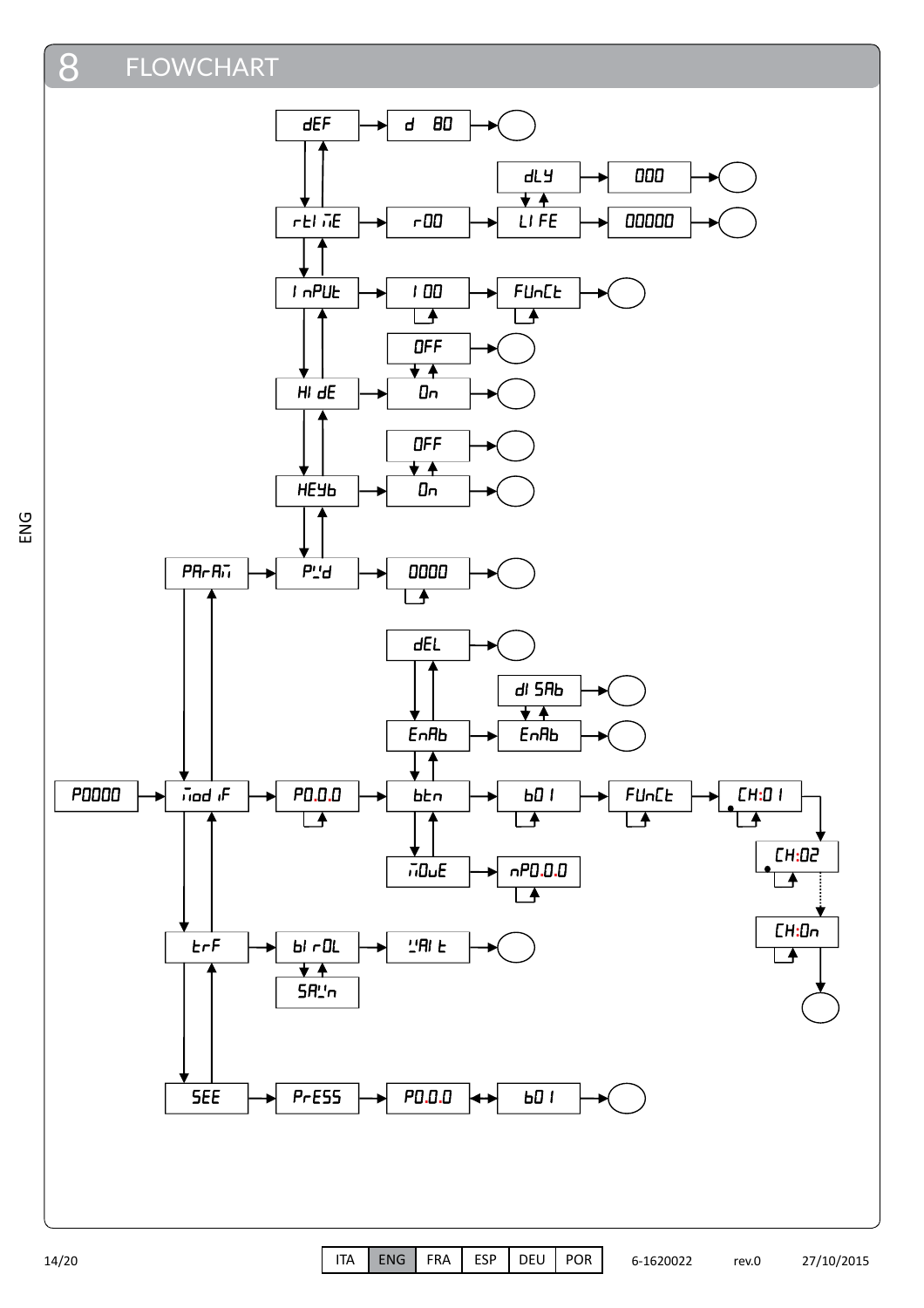#### $\overline{Q}$ EXAMPLE OF USING

# **9.1 - EXAMPLE 1**

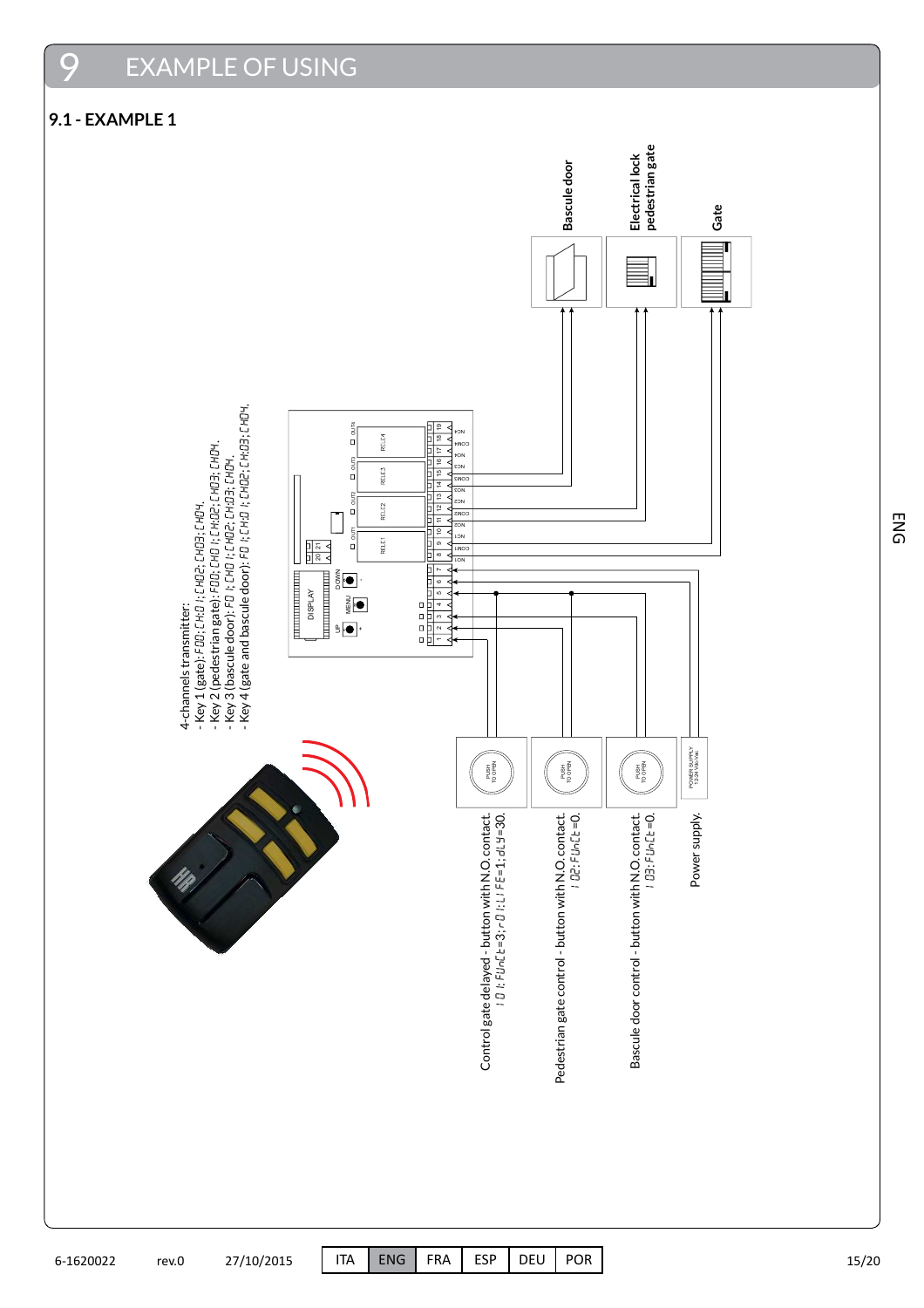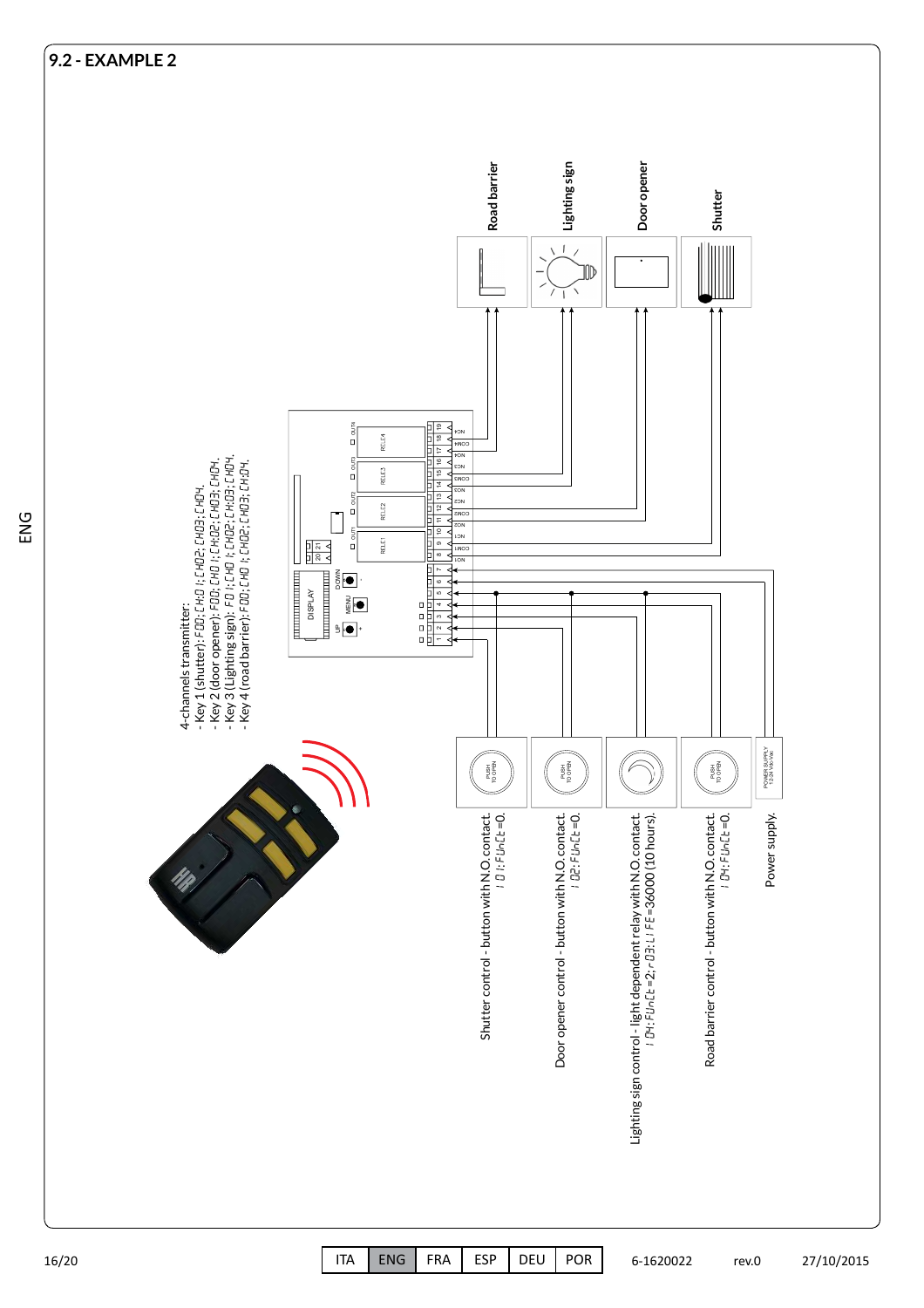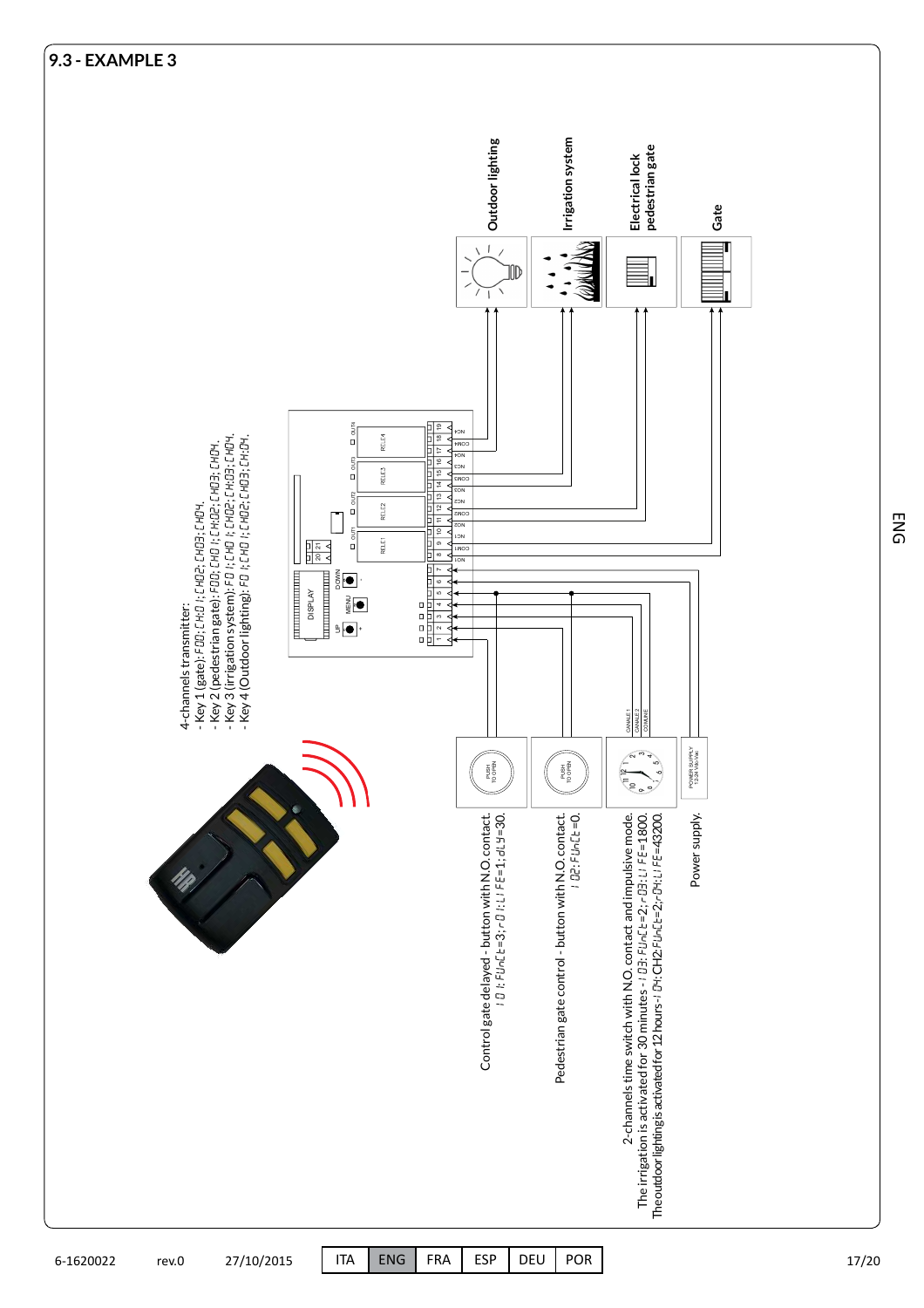#### **9.3.1 - ENTER SETTING STEP BY STEP**

#### **• Wired input 1:**

- 1. Press and hold MENU button for at least 1 second.
- 2. Select the item of the menu PR-Rii and confirm the selection by pressing the MENU button for at least 1 second.
- 3. Select the item of the menu  $I \cap P \cup I$  and confirm the selection by pressing the MENU button for at least 1 second.
- 4. Select the item of the menu I D I and confirm the selection by pressing the MENU button for at least 1 second.
- 5. To modify the FUnck parameter, press and hold the MENU button for at least 1 second.
- 6. Set the FU<sub>nck</sub> parameter to  $\frac{3}{5}$  and confirm by pressing the MENU button for at least 1 second.
- 7. Press briefly the MENU button for 2 times to quit the  $I_1$   $n$ PUE menu.
- 8. Select the item of the menu  $\epsilon F$  in E and confirm the selection by pressing the MENU button for at least 1 second.
- 9. Select the item of the menu  $r\theta$  and confirm the selection by pressing the MENU button for at least 1 second.
- 10. Select the item of the menu LIFE and confirm the selection by pressing the MENU button for at least 1 second.
- 11. Set the parameter to 1 (1 second) and confirm by pressing the MENU button for at least 1 second.
- 12. Select the item of the menu dLY and confirm the selection by pressing the MENU button for at least 1 second.
- 13. Set the parameter to 30 (30 seconds) and confirm by pressing the MENU button for at least 1 second.
- 14. Press briefly the MENU button for 4 times to quit the menu.

# **• Wired input 2:**

- 1. Press and hold the MENU button for at least 1 second.
- 2. Select the item of the menu  $PBrB\bar{G}$  and confirm the selection by pressing the MENU button for at least 1 second.
- 3. Select the item of the menu  $I_1$   $nPL$  and confirm the selection by pressing the MENU button for at least 1 second.
- 4. Select the item of the menu  $I_1$   $B_1$  and confirm the selection by pressing the MENU button for at least 1 second.
- 5. To modify the  $Fln \in$  parameter, press and hold the MENU button for at least 1 second.
- 6. Set the FUnct parameter to  $0$  and confirm by pressing the MENU button for at least 1 second.
- 7. Press briefly the MENU button for 4 times to quit the menu.

**• Wired input 3:**

ENG

- 1. Press and hold the MENU button for at least 1 second.
- 2. Select the item of the menu  $PBrBr$  and confirm the selection by pressing the MENU button for at least 1 second.
- 3. Select the item of the menu  $I \cap P \cup I$  and confirm the selection by pressing the MENU button for at least 1 second.
- 4. Select the item of the menu  $I_1$   $I_2$  and confirm the selection by pressing the MENU button for at least 1 second. 5. To modify the Funct parameter, press and hold the MENU button for at least 1 second.
- 6. Set the Funct parameter to  $\vec{c}$  and confirm by pressing the MENU button for at least 1 second.
- 7. Press briefly the MENU button for 2 times to quit the  $I_1$   $n$ PUE menu.
- 8. Select the item of the menu  $\epsilon F$  in E and confirm the selection by pressing the MENU button for at least 1 second.
- 9. Select the item of the menu  $r\theta$  and confirm the selection by pressing the MENU button for at least 1 second.
- 10. Select the item of the menu LIFE and confirm the selection by pressing the MENU button for at least 1 second.
- 11. Set the parameter to IBDD (30 minutes) and confirm by pressing the MENU button for at least 1 second.
- 12. Press briefly the MENU button for 4 times to quit the menu.

## **• Wired input 4:**

- 1. Press and hold the MENU button for at least 1 second.
- 2. Select the item of the menu PR-Rii and confirm the selection by pressing the MENU button for at least 1 second.
- 3. Select the item of the menu  $I \cap P \cup L$  and confirm the selection by pressing the MENU button for at least 1 second.
- 4. Select the item of the menu  $I_1$   $I_2$  and confirm the selection by pressing the MENU button for at least 1 second.
- 5. To modify the  $Fln \in$  parameter, press and hold the MENU button for at least 1 second.
- 6. Set the Funct parameter to  $\bar{c}$  and confirm by pressing the MENU button for at least 1 second.
- 7. Press briefly the MENU button for 2 times to quit the  $I \cap P$ UE menu.
- 8. Select the item of the menu  $\epsilon$  in E and confirm the selection by pressing the MENU button for at least 1 second.
- 9. Select the item of the menu  $rD+$  and confirm the selection by pressing the MENU button for at least 1 second.
- 10. Select the item of the menu LIFE and confirm the selection by pressing the MENU button for at least 1 second.
- 11. Set the parameter to 43200 (12 hours) and confirm by pressing the MENU button for at least 1 second.
- 12. Press briefly the MENU button for 4 times to quit the menu.

# **• Learning and setting of the default transmitter with 4 channels:**

- **NOTE: the setting of the default transmitter is necessary only for the first remote control.**
- 1. Press and hold the MENU button for at least 1 second.
- 2. Select the item of the menu  $\vec{h}$  and confirm the selection by pressing the MENU button for at least 1 second.
- 3. Select the item of the menu PdEF and confirm the selection by pressing the MENU button for at least 1 second.
- 4. Select the item of the menu  $b \vdash n$  and confirm the selection by pressing the MENU button for at least 1 second.
- 5. Select the item of the menu  $b\bar{a}$  l and confirm the selection by pressing the MENU button for at least 1 second.
- 6. Select the item of the menu FDD and confirm the selection by pressing the MENU button for at least 1 second.
- 7. Enable the key in the  $L_H:0<sub>I</sub>$  toutput and confirm the selection by pressing the MENU button for at least 1 second.
- 8. Disable the key in the CHO2 output and confirm the selection by pressing the MENU button for at least 1 second.
- 9. Disable the key in the CHO3 output and confirm the selection by pressing the MENU button for at least 1 second.
- 10. Disable the key in the CH<sub>04</sub> output and confirm the selection by pressing the MENU button for at least 1 second. 11. Select the item of the menu PdEF and confirm the selection by pressing the MENU button for at least 1 second.
- 12. Select the item of the menu ben and confirm the selection by pressing the MENU button for at least 1 second.
- 13. Select the item of the menu bD2 and confirm the selection by pressing the MENU button for at least 1 second.
- 14. Select the item of the menu FDD and confirm the selection by pressing the MENU button for at least 1 second.
- 

18/20 ITA ENG FRA ESP DEU POR 6-1620022 rev.0 27/10/2015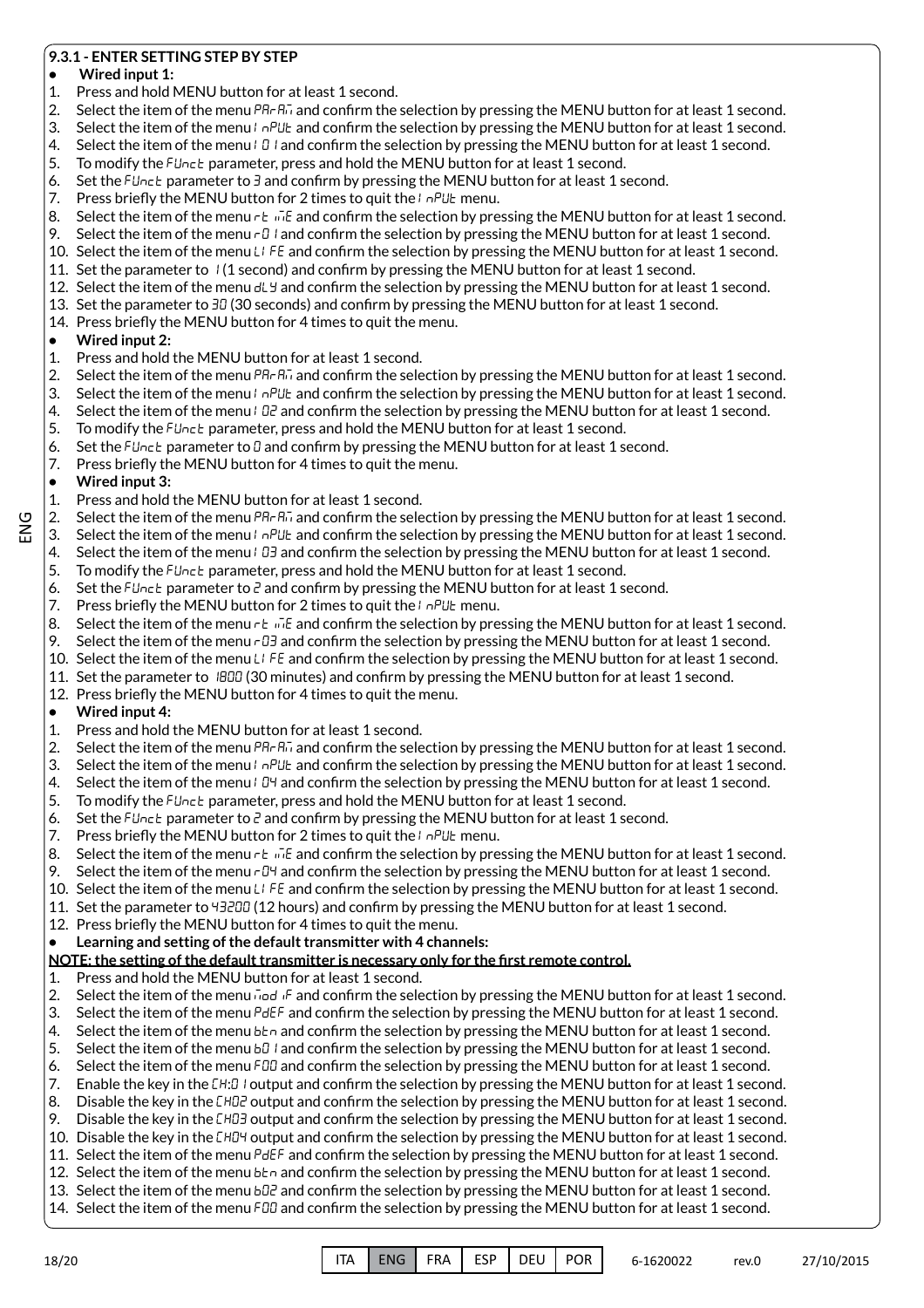- $15.$  Disable the key in the CHO I output and confirm the selection by pressing the MENU button for at least 1 second. 16. Enable the key in the  $LH:0Z$  output and confirm the selection by pressing the MENU button for at least 1 second. 17. Disable the key in the  $L$ H03 output and confirm the selection by pressing the MENU button for at least 1 second.  $18.$  Disable the key in the  $E$ H<sub>0</sub>4 output and confirm the selection by pressing the MENU button for at least 1 second. 19. Select the item of the menu  $PdEF$  and confirm the selection by pressing the MENU button for at least 1 second. 20. Select the item of the menu ben and confirm the selection by pressing the MENU button for at least 1 second. 21. Select the item of the menu  $b\bar{B}$  and confirm the selection by pressing the MENU button for at least 1 second. 22. Select the item of the menu FD I and confirm the selection by pressing the MENU button for at least 1 second. 23. Disable the key in the CHO1 output and confirm the selection by pressing the MENU button for at least 1 second. 24. Disable the key in the CHO2 output and confirm the selection by pressing the MENU button for at least 1 second. 25. Enable the key in the CH:03 output and confirm the selection by pressing the MENU button for at least 1 second.  $26.$  Disable the key in the <code>CHQ4</code> output and confirm the selection by pressing the MENU button for at least 1 second.  $27.$  Select the item of the menu PdEF and confirm the selection by pressing the MENU button for at least 1 second. 28. Select the item of the menu ben and confirm the selection by pressing the MENU button for at least 1 second.  $29.$  Select the item of the menu  $bD4$  and confirm the selection by pressing the MENU button for at least 1 second.  $30.$  Select the item of the menu FD I and confirm the selection by pressing the MENU button for at least 1 second.  $31.$  Disable the key in the CHO I output and confirm the selection by pressing the MENU button for at least 1 second. 32. Disable the key in the CHO2 output and confirm the selection by pressing the MENU button for at least 1 second.
- 33. Disable the key in the CHO3 output and confirm the selection by pressing the MENU button for at least 1 second.  $34.$  Enable the key in the  $L_H:0^H$  output and confirm the selection by pressing the MENU button for at least 1 second.
- 35. Press briefly MENU button for 2 times to quit the menu.
- $36.$  Press briefly the UP (+) button to carry out the default learning.
- 37. Press the key of the transmitter that you want to memorize.

# **TECHNICAL FEATURES**

| Coding                   | Rolling code                                                                                              |
|--------------------------|-----------------------------------------------------------------------------------------------------------|
| Memorisable transmitters | 1000 with dedicated memory                                                                                |
| Power supply             | 12 / 24 Vdc / Vac                                                                                         |
| Number of outputs        | 4 N.O./N.C.                                                                                               |
| Outputs operating modes  | Dead Man<br>$\bullet$<br>Step by Step<br>$\bullet$<br>Timed<br>$\bullet$<br>Timed with delay<br>$\bullet$ |
| Number of wired inputs   | 4 (N.O. contact)                                                                                          |
| Antenna                  | Tuned at 433.92 MHz                                                                                       |
| Frequency                | 433.92 MHz                                                                                                |
| Range                    | $80 - 250$ m $(*)$                                                                                        |
| Relay contact            | 16A a 230 Vac                                                                                             |
| Temperature of use       | $-1055$ °C                                                                                                |

\* The radio range depends on the transmitter, the antenna and the interferences on the field.

# GUARANTEE

In compliance with legislation, the manufacturer's guarantee is valid from the date stamped on the product and is restricted to the repair or free replacement of the parts accepted by the manufacturer as being defective due to poor quality materials or manufacturing defects. The guarantee does not cover damage or defects caused by external agents, faulty maintenance, overloading, natural wear and tear, choice of incorrect product, assembly errors, or any other cause not imputable to the manufacturer. Products that have been misused will not be guaranteed or repaired.

Printed specifications are only indicative. The manufacturer does not accept any responsibility for range reductions or malfunctions caused by environmental interference. The manufacturer's responsibility for damage caused to persons resulting from accidents of any nature caused by our defective products, are only those responsibilities that come under Italian law.